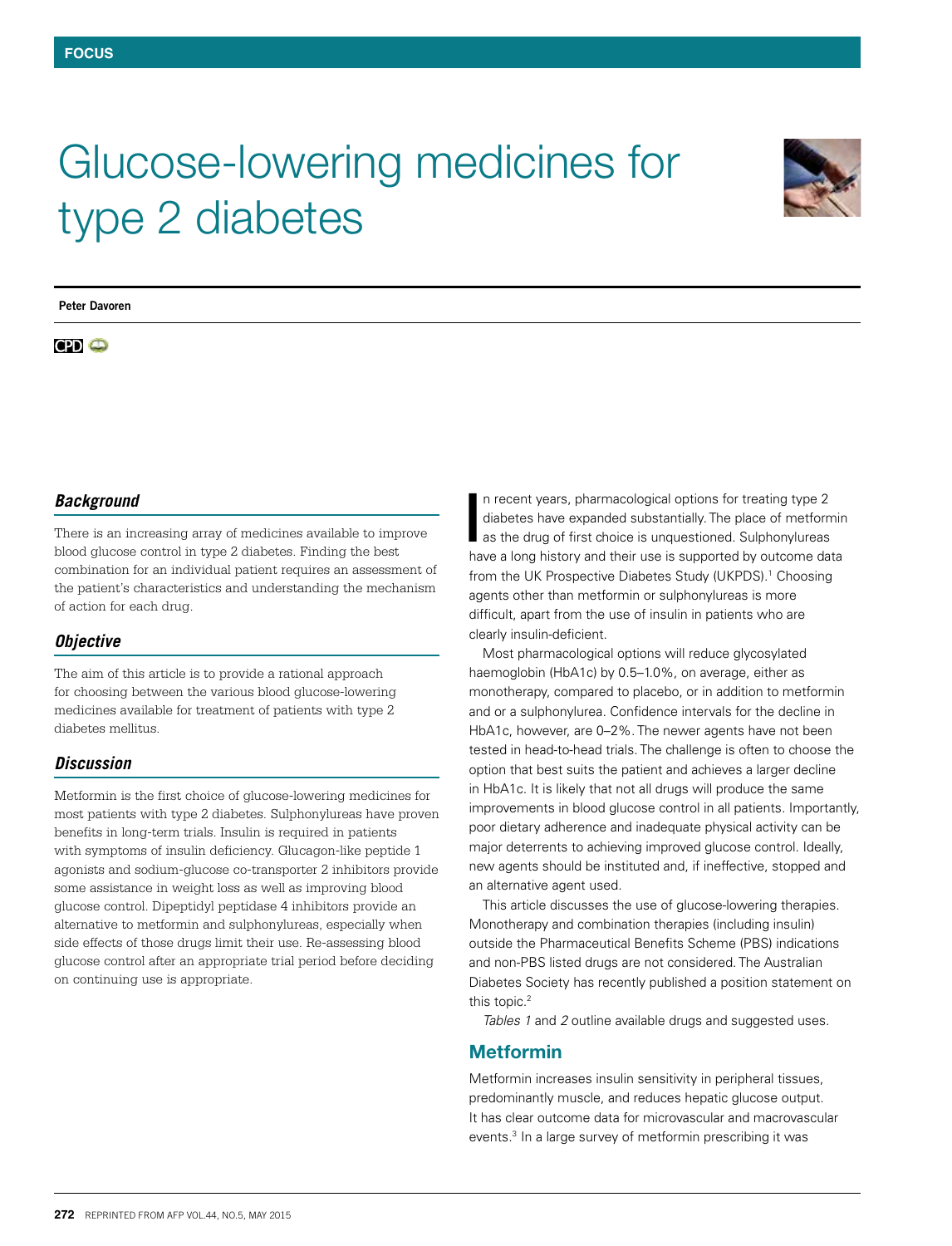observed that contraindications to its use are commonly ignored4 and its association with lactic acidosis is questionable.5 It should be suspended for 24–48 hours at times of iodinated contrast administration in patients with impaired renal function.<sup>6</sup> It can probably be used at lower doses in patients with impaired renal function (eGFR to at least 40 mL/min, and with caution can be considered at even lower levels of renal function). The evidence does not support other contraindications such as heart failure.<sup>7</sup>

## **Sulphonylureas**

Sulphonylureas directly stimulate insulin secretion. They have demonstrated outcome data for microvascular complications.1 They may be associated with weight gain. Hypoglycaemia is the major side effect. Patients allergic to sulphur-containing drugs may not be allergic to sulphonylureas. Long-acting drugs (glimepiride, glibenclimide and slow-release gliclazide) are more commonly associated with hypoglycaemia. Patients with renal impairment are more likely to have hypoglycaemic events and should be prescribed a short-acting sulphonylurea (gliclazide, glipizide). Long-acting drugs are usually given once a day and should be prescribed before the period of highest blood glucose. For patients who have predominantly fasting hyperglycaemia, the long-acting sulphonylureas can be given with the evening meal.

### Insulin

Once insulin secretion declines sufficiently the patient will have symptoms of insulin deficiency and no oral agent will suffice. A new onset of lethargy accompanied by worsening homemonitoring results and rising HbA1c in a previously stable patient with reasonable dietary habits often indicates the need for insulin. A recent change in dietary habits, reduction in physical activity or onset of new intercurrent illness should also be

| Table 1. Suggested uses for various blood glucose-lowering medicines in type 2 diabetes after metformin and sulphonylureas |                                                                                        |                                                                                                                             |                                                                                                                             |                                                                                                          |                                                                                                                 |                                                                     |  |
|----------------------------------------------------------------------------------------------------------------------------|----------------------------------------------------------------------------------------|-----------------------------------------------------------------------------------------------------------------------------|-----------------------------------------------------------------------------------------------------------------------------|----------------------------------------------------------------------------------------------------------|-----------------------------------------------------------------------------------------------------------------|---------------------------------------------------------------------|--|
|                                                                                                                            | <b>Insulin</b>                                                                         | <b>DPP-IV</b><br>inhibitor                                                                                                  | SGLT-2 inhibi-<br>tor                                                                                                       | <b>TZDs</b>                                                                                              | <b>GLP-1 agonist</b>                                                                                            | Acarbose                                                            |  |
| Suggested uses                                                                                                             | $\bullet$ Clear<br>symptoms of<br>insulin<br>deficiency<br>• Failure of oral<br>agents | • Metformin<br>intolerance<br>• Alternate to<br>sulphonylurea<br>if metformin-<br>sulphonylura<br>combination<br>inadequate | • Metformin<br>intolerance<br>• Alternate to<br>sulphonylurea<br>if metformin-<br>sulphonylura<br>combination<br>inadequate | • Metformin<br>intolerance<br>· Inadeqaute<br>control with<br>metfromin-<br>sulphonylurea<br>combination | • Significant<br>dietary problems<br>· Inadegaute<br>control with<br>metfromin-<br>sulphonylurea<br>combination | · Inadequate<br>control with<br>metformin<br>and a<br>sulphonylurea |  |
| <b>PBS</b> restrictions                                                                                                    |                                                                                        |                                                                                                                             |                                                                                                                             |                                                                                                          |                                                                                                                 |                                                                     |  |
| Triple therapy<br>with metformin<br>and a sulphony-<br>lurea                                                               | Yes                                                                                    | No                                                                                                                          | No                                                                                                                          | Pioglitazone                                                                                             | Exenatide                                                                                                       | Yes                                                                 |  |
| Approximate<br>monthly cost $(\$\)^*$                                                                                      | 86.50                                                                                  | 59.20                                                                                                                       | 58.66                                                                                                                       | 49.56                                                                                                    | 131.65                                                                                                          | 45.87                                                               |  |
| Non-PBS supported indications <sup>#</sup>                                                                                 |                                                                                        |                                                                                                                             |                                                                                                                             |                                                                                                          |                                                                                                                 |                                                                     |  |
| Monotherapy                                                                                                                | Yes                                                                                    | Linaglipin<br>Sitagliptin<br>Vildagliptin                                                                                   | Canagliflozin<br>Dapagliflozin<br>Empagliflozin                                                                             | Pioglitazone                                                                                             | <b>No</b>                                                                                                       | <b>No</b>                                                           |  |
| Triple therapy<br>with metformin<br>and sulphony-<br>lurea                                                                 |                                                                                        | Linaglipin<br>Saxagliptin<br>Sitagliptin<br>Vildagliptin                                                                    | Canagliflozin<br>Dapagliflozin<br>Empagliflozin                                                                             | Pioglitazone                                                                                             | Once weekly<br>exenatide<br>liraglutide <sup>+</sup>                                                            |                                                                     |  |
| Use with insulin                                                                                                           | N/A                                                                                    | Alogliptin<br>Linagliptin<br>Saxagliptin                                                                                    | Canagliflozin<br>Dapagliflozin <sup>#</sup><br>Empagliflozin                                                                | Pioglitazone                                                                                             | Exenatide                                                                                                       | <b>No</b>                                                           |  |

*DPP, dipeptidyl peptidase; GLP, glucagon-like peptide; PBS, Pharmaceutical Benefits Scheme; SGLT, sodium-glucose co-transporter; TZD, thiazolidinediones \*Based on dispensed price for maximum quantity and using maximum dose of cheapest medicine in each class: metformin costs \$10.87/month and glimepiride*  \$11.02/month; insulin price is based on 20 units glargine insulin per day; <sup>t</sup>once weekly exenatide and liralutide have non-PBS-supported indications that have not been *included in this table;* ‡ *as of April 1 2015, dapagliflozin is PBS-listed for use with insulin*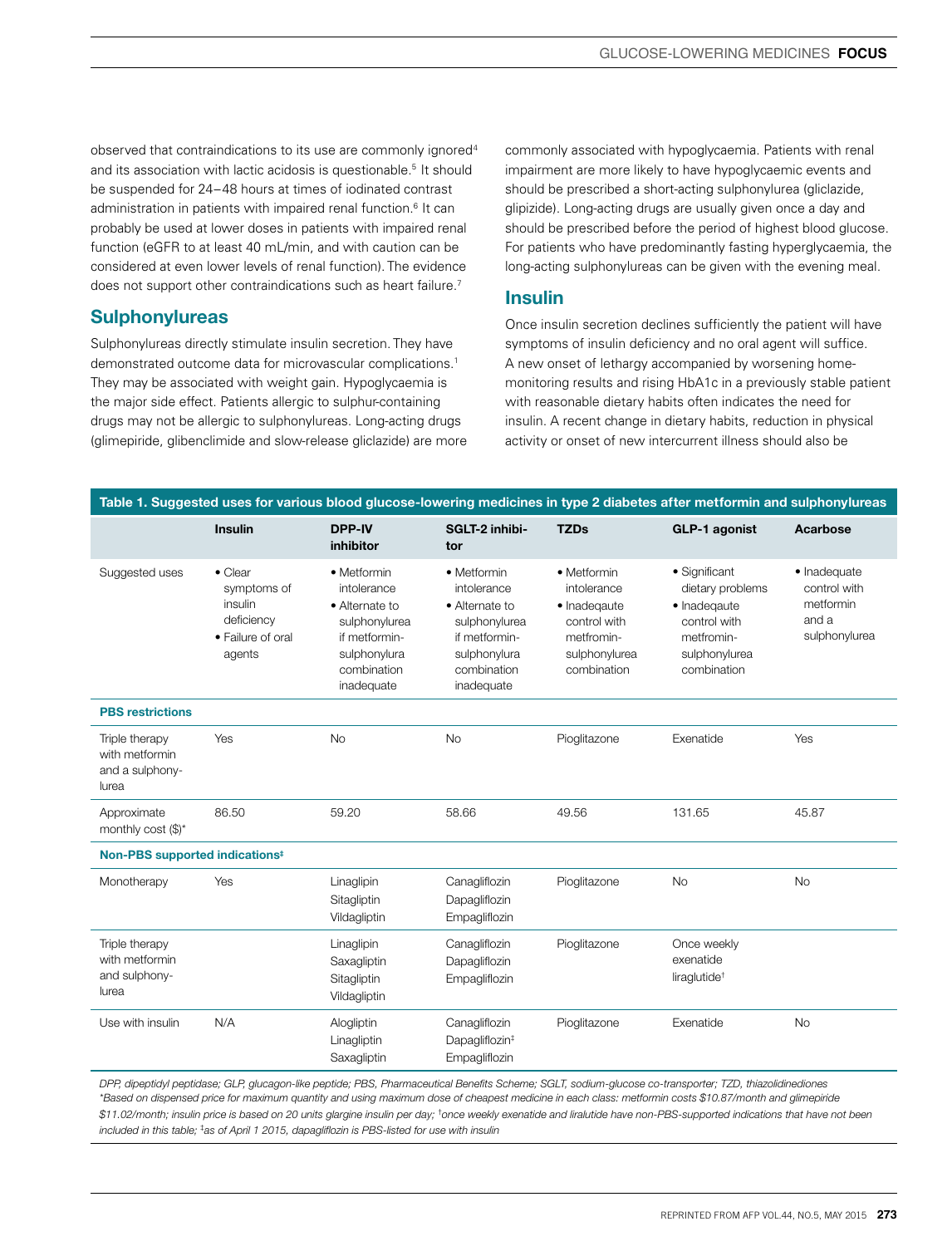considered. Weight loss often accompanies this situation and is mistaken for the benefits of good dietary habits rather than poor diabetes control. For other patients inadequate blood glucose control despite a reasonable trial of oral agents indicates the need for insulin.

## Dipeptidyl peptidase 4 inhibitors

Dipeptidyl peptidase 4 (DPP-4) hydrolyses the incretin hormones GLP-1 and glucose-dependent insulinotropic polypeptide (GIP). Inhibition of these enzymes results in increased GLP-1 and GIP activity. Their effects, therefore, are similar to those of the GLP-1 agonists. Side effects are similar, although skin rash has been reported with most drugs and patients should be warned of this. Of the five available drugs, only linagliptin does not require dosage adjustment in patients with renal impairment. All but vildagliptin can be taken once daily at the maximum dose.

DPP-4 inhibitors can be considered in patients who cannot tolerate metformin or as an alternative to a sulphonylurea in those not achieving adequate blood glucose control but who do not appear to require insulin. There are no long-term outcome data supporting their use.

## Sodium-glucose co-transporter 2 inhibitors

Sodium-glucose co-transporter 2 (SGLT-2) is located in the proximal renal tubule and is responsible for reabsorption of filtered glucose in the kidney. Disrupting this enzyme leads to reduced reabsorption of glucose and, therefore, osmotic diuresis. Loss of glucose in the urine can promote weight loss of 1–2 kg over 26 weeks on average, although some patients seem to do substantially better.<sup>8,9</sup> Urinary tract infection and genitourinary tract candidiasis are commonly reported side effects, and diuretic therapy may have to be adjusted early in the course of treatment. These drugs lose efficacy as renal function declines. Of the two available agents, dapagliflozin is not recommended at eGFR below 60 mL/min, and canafliglozin is used at reduced doses (100 mg daily versus 300 mg daily) at an eGFR down to 45 mL/min and contraindicated at an eGRF below 45 mL/min.

SGLT2 inhibitors can be considered in patients who cannot tolerate metformin or as an alternative to a sulphonylurea in those not achieving adequate blood glucose control but who do not appear to require insulin. They may be especially effective when dietary adherence is a particular issue. If substantial improvement in HbA1c is not achieved after 3–4 months, treatment should be suspended. There are no long-term outcome data supporting their use.

## **Thiazolidinediones**

The thiazolidinediones (TZDs) rosiglitazone and pioglitazone are ligands of the peroxisome proliferator activated receptor gamma (PPAR-γ). By increasing insulin-dependent glucose uptake in muscle and suppressing insulin-mediated hepatic glucose

output, they can promote reasonable improvements in blood glucose control in some patients. The use of TZDs, particularly rosiglitazone, has been considerably hindered by the debate over their cardiovascular safety,<sup>10</sup> although this seems to have been resolved in favour of the drugs,<sup>11</sup> despite their substantial side-effect profile. Weight gain, fluid retention, bladder cancer (pioglitazone), reduced bone density and non-axial fractures in women are all recognised side effects.<sup>12</sup> Fluid retention promotes peripheral oedema in many patients, and worsens the control of heart failure or make asymptomatic patients symptomatic. Pioglitazone, in particular, remains an affordable option as the PBS subsidises its use in combination with metformin and a sulphonylurea or with insulin.

The benefits of TZDs on blood glucose control take some weeks to develop. An HbA1c measurement within 3 months of initiation is not likely to reflect the true impact of the drug and a longer time period is required. Pioglitazone has been associated with a reduced risk of macrovascular events in one trial of highrisk patients.13

#### Table 2. Suggested algorithm for commencing glucose-lowering medicines

| Step 1 | Good dietary habits and physical activity                                                                                                                                                                                                                                                                                                                                                                                                                                         |  |  |
|--------|-----------------------------------------------------------------------------------------------------------------------------------------------------------------------------------------------------------------------------------------------------------------------------------------------------------------------------------------------------------------------------------------------------------------------------------------------------------------------------------|--|--|
| Step 2 | Add metformin (use a sulphonylurea if metformin not<br>tolerated or contraindicated)                                                                                                                                                                                                                                                                                                                                                                                              |  |  |
| Step 3 | Add a sulphonylurea                                                                                                                                                                                                                                                                                                                                                                                                                                                               |  |  |
| Step 4 | i. If symptoms of insulin deficiency start insulin<br>0 <sub>R</sub><br>ii. If only on a sulphonylurea add:<br>a DPP-4inhibitor<br>or<br>an SGLT-2 inhibitor<br>or<br>a thiazolidinedione<br>OR<br>iii. If obesity and/or poor dietary habits add a GLP-1<br>agonist<br>OR<br>iv. pioglitazone or acarbose can be added to metformin/<br>sulphonylurea combination.<br>OR<br>vi. a DPP-4 inhibitor or SGLT-2 inhibitor can be tried in<br>place of sulphonylurea (with metformin) |  |  |
| Step 5 | i. Continue metformin if able<br>ii. If symptoms of insulin deficiency start insulin<br>iii. use an alternate oral agent eg SGLT-2 inhibitor for<br>DPP-4 inhibitor<br>OR<br>iv. Use triple therapy with metformin + sulphonylurea and<br>either pioglitazone, acarbose or a GLP-1 agonist                                                                                                                                                                                        |  |  |
| Step 6 | Start insulin                                                                                                                                                                                                                                                                                                                                                                                                                                                                     |  |  |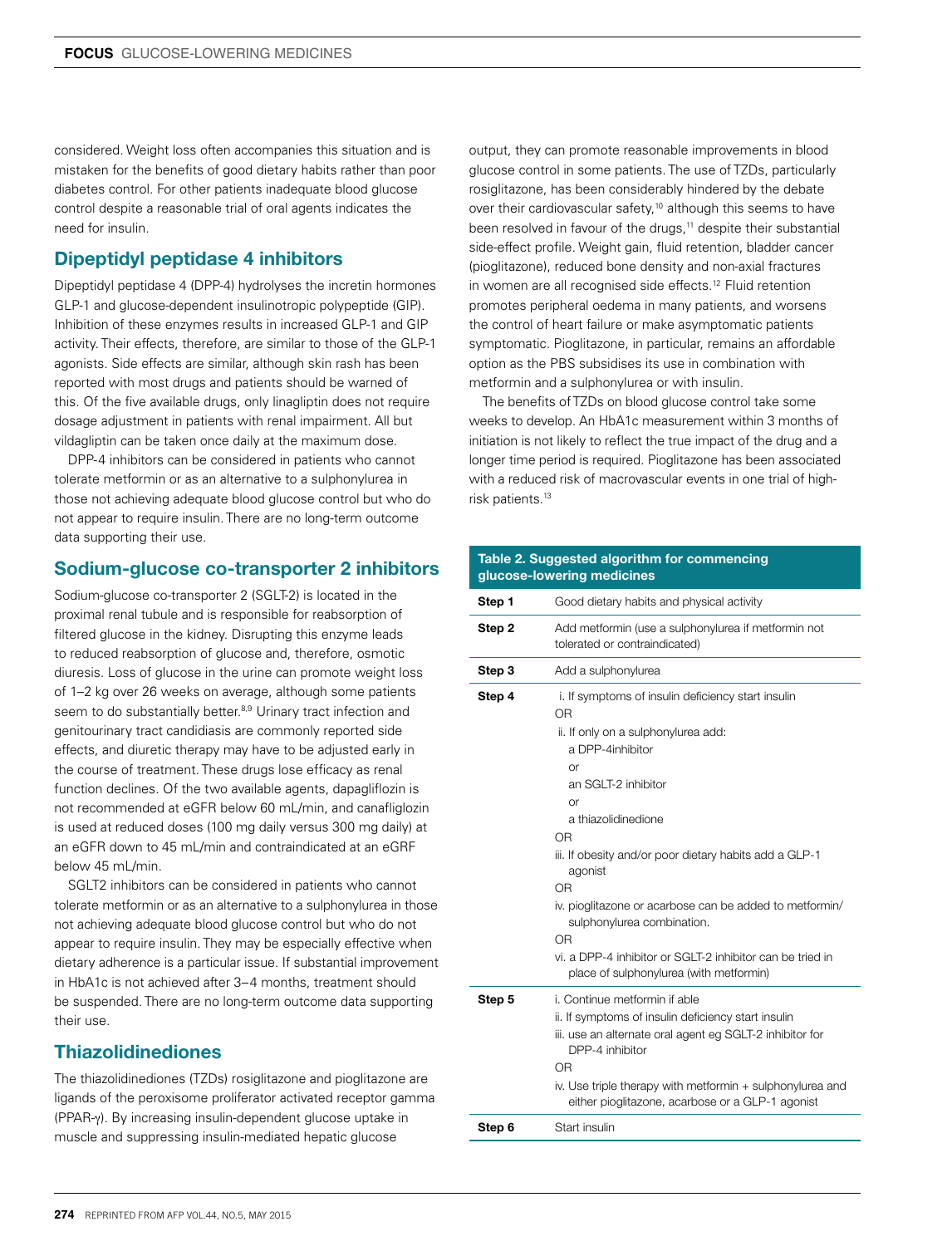# Glucagon-like peptide 1 receptor agonists

Activation of the glucagon-like peptide 1 (GLP-1) receptor results in an increase in glucose-dependent insulin secretion, impaired glucagon secretion and delayed gastric emptying. As the increased insulin secretion is glucose-dependent, hypoglycaemia is not a side effect of these drugs. Nausea and, sometimes, vomiting are common, especially early after initiation and tend to abate within 2 weeks of starting treatment. Exenatide should start at 5 µg twice daily and increase to 10 µg daily after 1 month. Exenatide seems particularly useful in patients who struggle with dietary adherence. Modest weight loss can be achieved (2–3 kg over 24 months, compared with placebo).14 Blood glucose levels usually respond promptly to initiation of treatment. Treatment should be stopped at 3–4 months if no substantial improvement in HbA1c is seen. There are no long-term outcome data supporting the use of GLP-1 agonists.

Acute pancreatitis has been reported with both exenatide and liraglutide.15 A history of pancreatitis is considered a contraindication to their use; however, GLP-1 agonists are an attractive option for patients who are obese or have hyperglycaemia and a history of triglyceride-induced pancreatitis. Further clarification for the risk of pancreatitis with GLP-1 agonists is needed.

## Acarbose

Acarbose inhibits alpha-glucosidases, which are enzymes in the gastrointestinal tract that metabolise carbohydrates, reducing their availability for absorption and attenuating postprandial blood glucose excursions. The main side effects of acarbose are flatulence and diarrhoea, resulting from excess carbohydrates reaching the distal small bowel, particularly in those patients not strictly adhering to an appropriate diet. Acarbose is excreted predominantly through the gastrointestinal tract, but it is contraindicated in patients with renal impairment. Side effects and the need to take two tablets three times a day at maximum dose make these drugs unpopular with patients. There are no clear long-term outcome data supporting their use.

## **Conclusions**

There is an increasing number of options available for blood glucose-lowering in patients with type 2 diabetes. For patients with symptoms of insulin deficiency, insulin is appropriate and trials of other agents only avoid the inevitable.

Significant outcome data support the use of metformin and sulphonylurea as the first- and second-line therapies, respectively, although the risk of hypoglycemia needs to be considered when a sulphonylurea is used.

Poor dietary adherence is always an impediment to improving blood glucose control. However, the GLP-1 agonists and SGLT-2 inhibitors may have an advantage in this group of patients. DPP-4 inhibitors and SGLT-2 inhibitors are an option when

metformin cannot be tolerated, or as an alternative to a sulphonylurea when blood glucose control is inadequate.

Effectiveness of any drug should be assessed before deciding to continue therapy. Most new drugs should produce an improvement in home blood glucose monitoring within days. Improvements in HbA1c will be seen more slowly but should be evident by 6 months. The TZDs require a longer period of time to be effective. If an adequate response is not seen within an appropriate time frame the drug should be stopped and an alternative considered.

# Key points

- Metformin is the drug of first choice for glucose lowering in patients with type 2 diabetes.
- A sulphonylurea is an appropriate second option.
- GLP-1 agonists and SGLT-2 inhibitors provide some benefits for weight loss.
- DPP-4 inhibitors are reasonable substitutes when metformin and/or a sulphonylurea is contraindicated or apparently ineffective.
- Patients with symptoms of insulin deficiency require insulin.
- The effectiveness of any new treatment should be reviewed at an appropriate time before continuing indefinitely.

## **Case 1**

Neil, aged 58 years, was diagnosed with type 2 diabetes 4 years ago. His blood pressure and lipids have been well controlled on a combination of perindopril, indapamide and atorvastatin. Neil uses nasal continuous positive airway pressure (CPAP) therapy for obstructive sleep apnoea. Blood glucose control has been a struggle and HbA1c is regularly around 8.5% using metformin 1500 mg bd and glimepiride 4 mg mane. Neil now weighs 94 kg and his body mass index (BMI) is  $31.8 \text{ kg/m}^2$ . He struggles with his diet. He commenced treatment with exenatide 5 ug bd and almost immediately noticed a fall in home blood glucose levels. However, he had considerable nausea and intermittent vomiting, but persisted with the exenatide and the nausea abated. On increasing the dose to 10 µg bd, the nausea returned but abated within 1 week. After 4 months, HbA1c improved to 7.3% and he lost 3.6 kg.

## **Case 2**

Geoffrey, aged 62 years, has had type 2 diabetes of 7 years duration. He had managed to control his blood glucose level with diet and exercise until 3 years ago when his HbA1c level rose to 7.6%. At that time, only his fasting tests were elevated (8–10 mmol/L) and daytime tests were usually 6–8 mmol/L. Glimepiride, added with breakfast, caused intermittent daytime hypoglycaemia but little change in his fasting tests. His weight increased by 2 kg as he was eating to avoid hypos. Glimepiride was moved to the evening meal and the hypos disappeared, weight returned to the previous level and HbA1c improved to 7.0%.